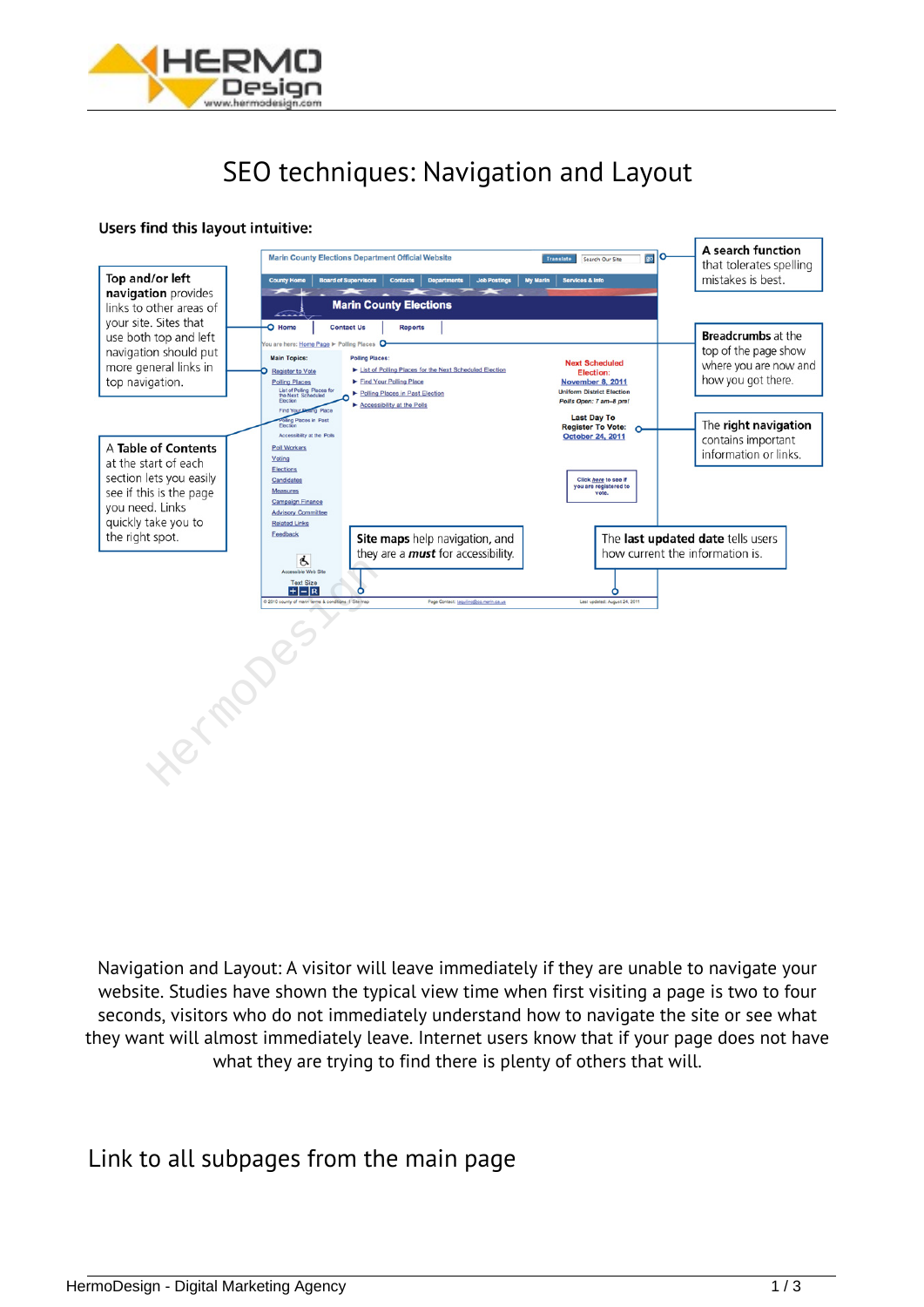

*Your main page should link to all of your subpages; if this is not possible it should at least link to your main sections. When designing your website, make sure visitors can find what they are looking for within a few clicks. This can be accomplished by making lists of subpages or categories, adding your own search engine, or making a [site map](https://en.wikipedia.org/wiki/Site_map).*

## *Subpages should link back to the main page*

*All your subpages should link back to your home page or other main sections of your main page. Many of your visitors will not visit your page through the home page, make it easy for visitors to go there from all subpages. For example, a [company logo](https://hermodesign.com/graphic-design/) or name should link to the main page, a navigation bar it should have a link that says "home", and the bottom of the page should also link to the home page for visitors looking for more information.*

## *Have a search engine*

*If your page does not its own search engine, consider using a third-party search engine. These custom search engine scripts can often be implemented into your site in less than a few minutes.* a search engine<br>
page does not its own search engine<br>
ustom search engine scripts cannutes.

*Navigation and Layout*

 *[SEO service at affordable prices!](https://hermodesign.com/search-engine-ooptimization-seo/)*